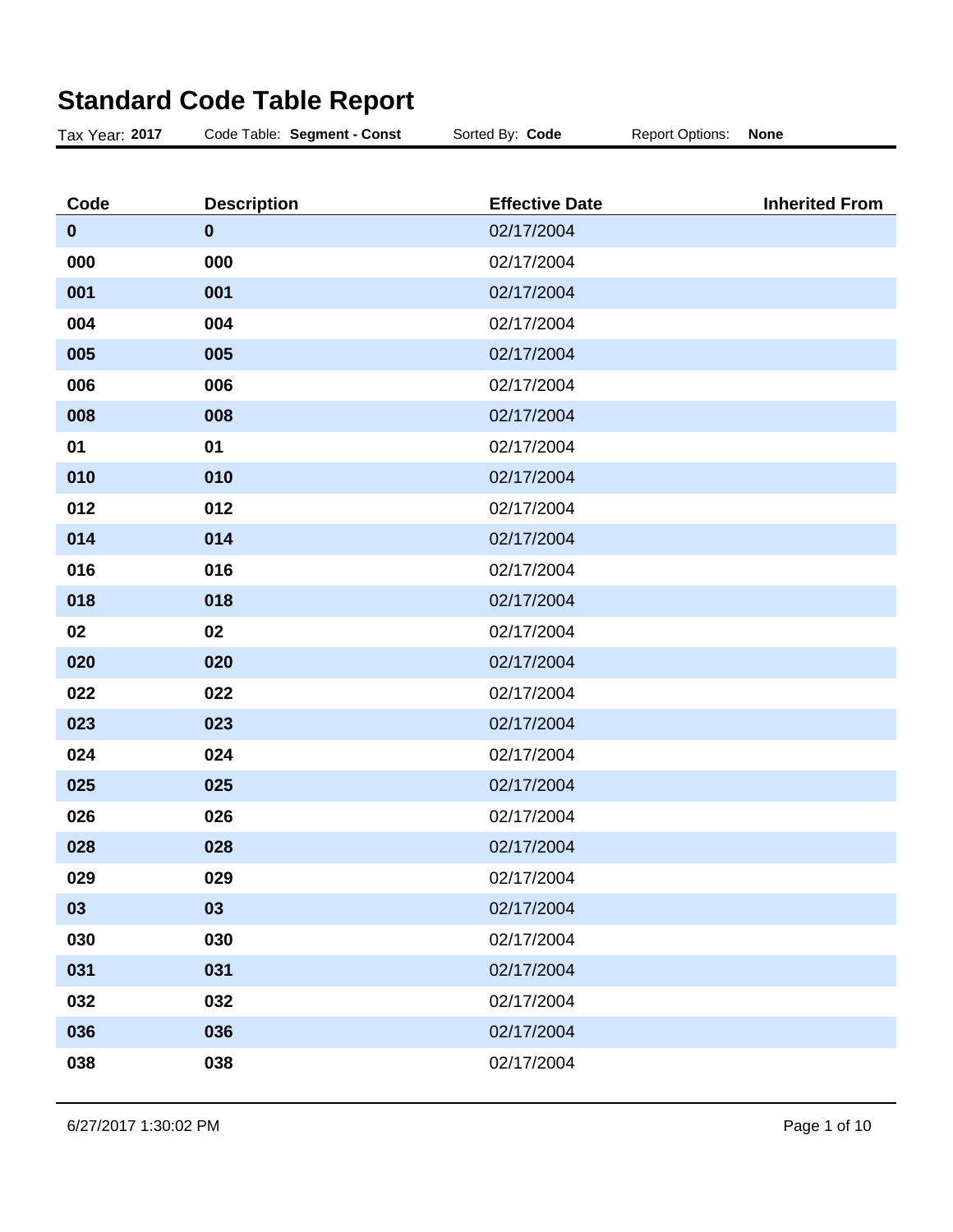| Code         | <b>Description</b> | <b>Effective Date</b> | <b>Inherited From</b> |
|--------------|--------------------|-----------------------|-----------------------|
| 04           | 04                 | 02/17/2004            |                       |
| 040          | 040                | 02/17/2004            |                       |
| 041          | 041                | 02/17/2004            |                       |
| 042          | 042                | 02/17/2004            |                       |
| 043          | 043                | 02/17/2004            |                       |
| 045          | 045                | 02/17/2004            |                       |
| 046          | 046                | 02/17/2004            |                       |
| 048          | 048                | 02/17/2004            |                       |
| 05           | 05                 | 02/17/2004            |                       |
| 050          | 050                | 02/17/2004            |                       |
| 055          | 055                | 02/17/2004            |                       |
| 06           | 06                 | 02/17/2004            |                       |
| 060          | 060                | 02/17/2004            |                       |
| 065          | 065                | 02/17/2004            |                       |
| 066          | 066                | 02/17/2004            |                       |
| 067          | 067                | 02/17/2004            |                       |
| 07           | 07                 | 02/17/2004            |                       |
| 070          | 070                | 02/17/2004            |                       |
| 075          | 075                | 02/17/2004            |                       |
| 078          | 078                | 02/17/2004            |                       |
| 08           | 08                 | 02/17/2004            |                       |
| 082          | 082                | 02/17/2004            |                       |
| 084          | 084                | 02/17/2004            |                       |
| 09           | 09                 | 02/17/2004            |                       |
| 094          | 094                | 02/17/2004            |                       |
| 096          | 096                | 02/17/2004            |                       |
| $\mathbf{1}$ | $\mathbf{1}$       | 02/17/2004            |                       |
| 10           | <b>Split Level</b> | 02/17/2004            |                       |
| 100          | 100                | 02/17/2004            |                       |
| 10000        | 10000              | 02/17/2004            |                       |
| 1008         | 1008               | 02/17/2004            |                       |
| 1016         | 1016               | 02/17/2004            |                       |

6/27/2017 1:30:02 PM Page 2 of 10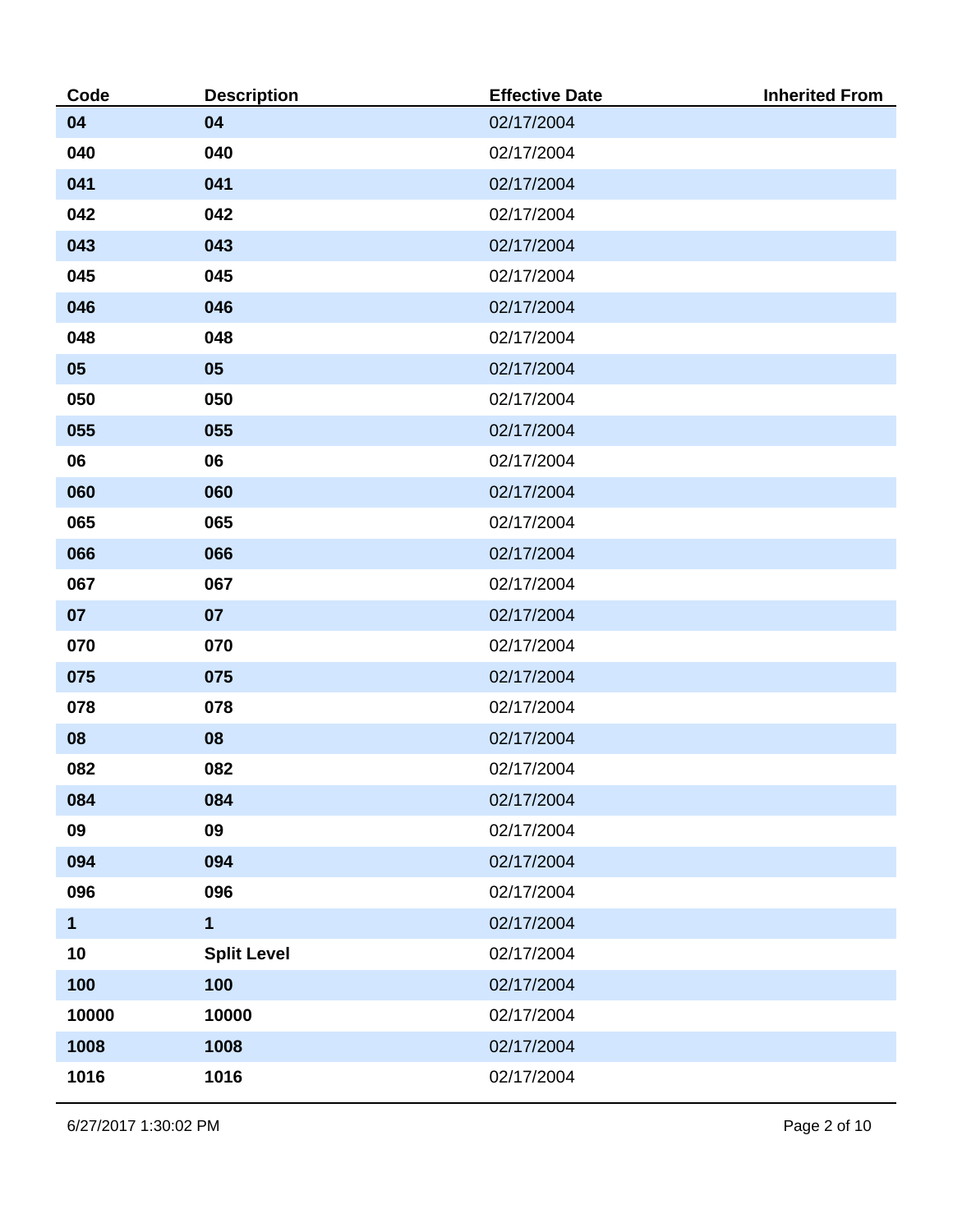| Code | <b>Description</b> | <b>Effective Date</b> | <b>Inherited From</b> |
|------|--------------------|-----------------------|-----------------------|
| 102  | 102                | 02/17/2004            |                       |
| 105  | 105                | 02/17/2004            |                       |
| 1074 | 1074               | 02/17/2004            |                       |
| 108  | 108                | 02/17/2004            |                       |
| 1080 | 1080               | 02/17/2004            |                       |
| 1086 | 1086               | 02/17/2004            |                       |
| 11   | <b>Unique</b>      | 02/17/2004            |                       |
| 110  | 110                | 02/17/2004            |                       |
| 112  | 112                | 02/17/2004            |                       |
| 1120 | 1120               | 02/17/2004            |                       |
| 1140 | 1140               | 02/17/2004            |                       |
| 1150 | 1150               | 02/17/2004            |                       |
| 1152 | 1152               | 02/17/2004            |                       |
| 12   | <b>Mansion</b>     | 02/17/2004            |                       |
| 120  | 120                | 02/17/2004            |                       |
| 1200 | 1200               | 02/17/2004            |                       |
| 121  | 121                | 02/17/2004            |                       |
| 1219 | 1219               | 02/17/2004            |                       |
| 122  | 122                | 02/17/2004            |                       |
| 128  | 128                | 02/17/2004            |                       |
| 13   | 13                 | 02/17/2004            |                       |
| 132  | 132                | 02/17/2004            |                       |
| 1346 | 1346               | 02/17/2004            |                       |
| 135  | 135                | 02/17/2004            |                       |
| 14   | 14                 | 02/17/2004            |                       |
| 144  | 144                | 02/17/2004            |                       |
| 1460 | 1460               | 02/17/2004            |                       |
| 148  | 148                | 02/17/2004            |                       |
| 15   | 15                 | 02/17/2004            |                       |
| 150  | 150                | 02/17/2004            |                       |
| 152  | 152                | 02/17/2004            |                       |
| 154  | 154                | 02/17/2004            |                       |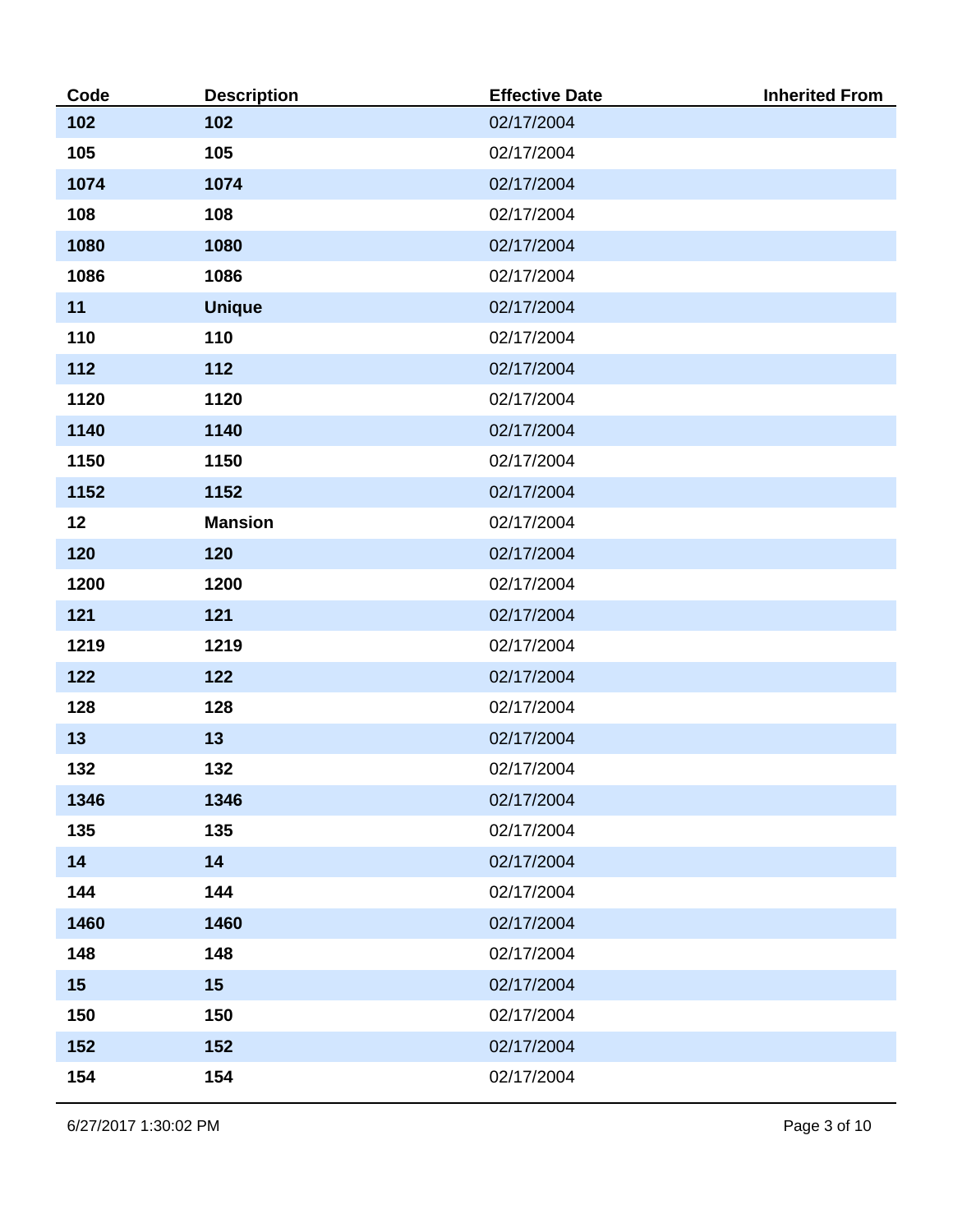| Code           | <b>Description</b> | <b>Effective Date</b> | <b>Inherited From</b> |
|----------------|--------------------|-----------------------|-----------------------|
| 1560           | 1560               | 02/17/2004            |                       |
| 1586           | 1586               | 02/17/2004            |                       |
| 16             | 16                 | 02/17/2004            |                       |
| 160            | 160                | 02/17/2004            |                       |
| 1600           | 1600               | 02/17/2004            |                       |
| 1630           | 1630               | 02/17/2004            |                       |
| 1638           | 1638               | 02/17/2004            |                       |
| 1660           | 1660               | 02/17/2004            |                       |
| 168            | 168                | 02/17/2004            |                       |
| 17             | 17                 | 02/17/2004            |                       |
| 175            | 175                | 02/17/2004            |                       |
| 18             | 18                 | 02/17/2004            |                       |
| 180            | 180                | 02/17/2004            |                       |
| 1800           | 1800               | 02/17/2004            |                       |
| 1848           | 1848               | 02/17/2004            |                       |
| 19             | 19                 | 02/17/2004            |                       |
| 192            | 192                | 02/17/2004            |                       |
| 195            | 195                | 02/17/2004            |                       |
| 1968           | 1968               | 02/17/2004            |                       |
| 1E             | 1E                 | 02/17/2004            |                       |
| 1L             | <b>Lower Level</b> | 02/17/2004            |                       |
| <b>1M</b>      | 1M                 | 02/17/2004            |                       |
| 1 <sub>U</sub> | <b>Upper Floor</b> | 02/17/2004            |                       |
| 2 <sup>1</sup> | $\overline{2}$     | 02/17/2004            |                       |
| 20             | 20                 | 02/17/2004            |                       |
| 200            | 200                | 02/17/2004            |                       |
| 2000           | 2000               | 02/17/2004            |                       |
| 2044           | 2044               | 02/17/2004            |                       |
| 206            | 206                | 02/17/2004            |                       |
| 21             | 21                 | 02/17/2004            |                       |
| 210            | 210                | 02/17/2004            |                       |
| 213            | 213                | 02/17/2004            |                       |

6/27/2017 1:30:02 PM Page 4 of 10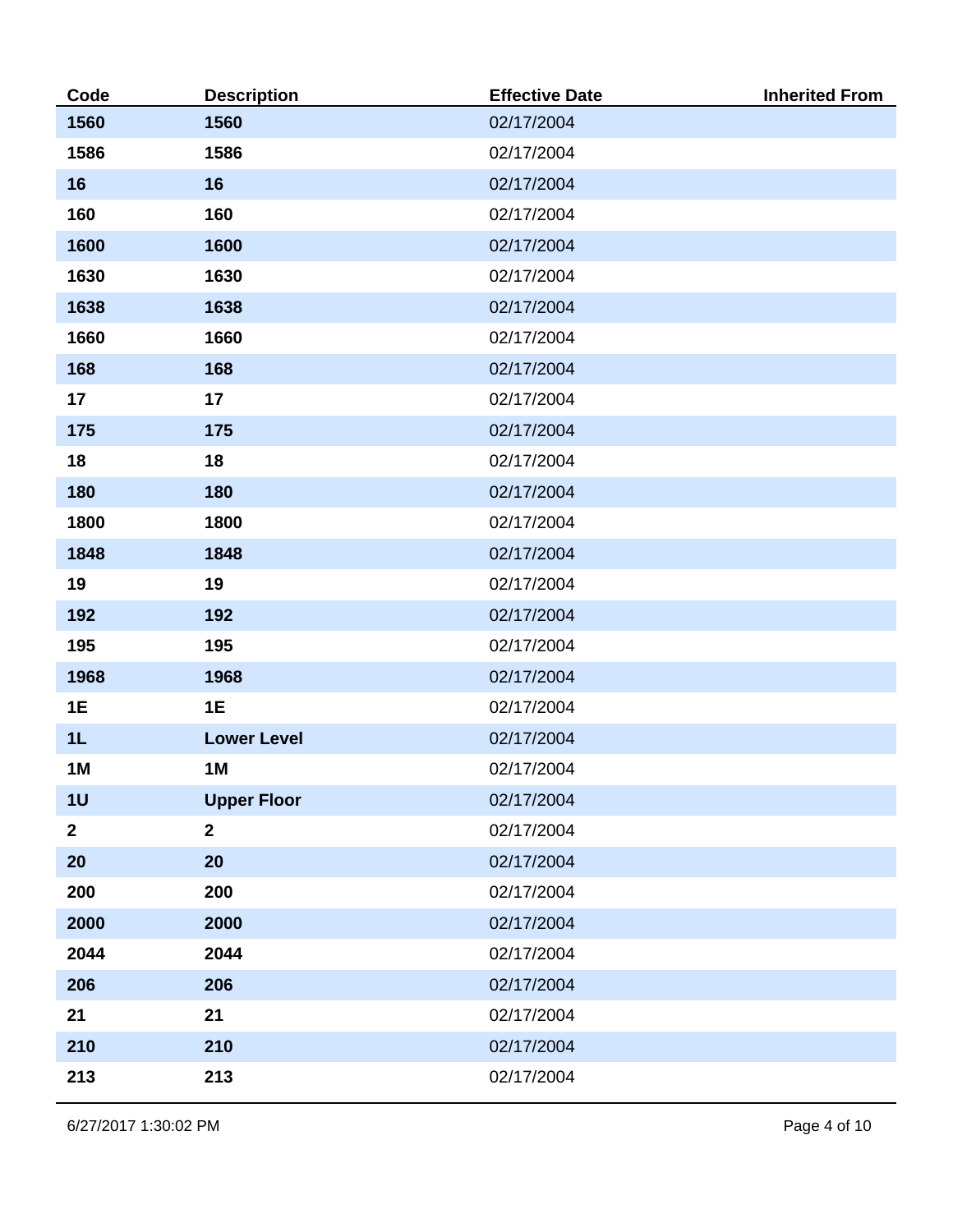| Code         | <b>Description</b> | <b>Effective Date</b> | <b>Inherited From</b> |
|--------------|--------------------|-----------------------|-----------------------|
| 216          | 216                | 02/17/2004            |                       |
| 22           | 22                 | 02/17/2004            |                       |
| 220          | 220                | 02/17/2004            |                       |
| 2211         | 2211               | 02/17/2004            |                       |
| 224          | 224                | 02/17/2004            |                       |
| 228          | 228                | 02/17/2004            |                       |
| 23           | 23                 | 02/17/2004            |                       |
| 24           | 24                 | 02/17/2004            |                       |
| 240          | 240                | 02/17/2004            |                       |
| 2440         | 2440               | 02/17/2004            |                       |
| 2442         | 2442               | 02/17/2004            |                       |
| 25           | 25                 | 02/17/2004            |                       |
| 250          | 250                | 02/17/2004            |                       |
| 2500         | 2500               | 02/17/2004            |                       |
| 252          | 252                | 02/17/2004            |                       |
| 2544         | 2544               | 02/17/2004            |                       |
| 26           | 26                 | 02/17/2004            |                       |
| 260          | 260                | 02/17/2004            |                       |
| 264          | 264                | 02/17/2004            |                       |
| 266          | 266                | 02/17/2004            |                       |
| 27           | 27                 | 02/17/2004            |                       |
| 272          | 272                | 02/17/2004            |                       |
| 2784         | 2784               | 02/17/2004            |                       |
| 28           | 28                 | 02/17/2004            |                       |
| 280          | 280                | 02/17/2004            |                       |
| 29           | 29                 | 02/17/2004            |                       |
| 2E           | 2E                 | 02/17/2004            |                       |
| 2L           | 2L                 | 02/17/2004            |                       |
| 2M           | 2M                 | 02/17/2004            |                       |
| 2U           | <b>Upper Level</b> | 02/17/2004            |                       |
| $\mathbf{3}$ | $\mathbf{3}$       | 02/17/2004            |                       |
| 30           | 30                 | 02/17/2004            |                       |

6/27/2017 1:30:02 PM Page 5 of 10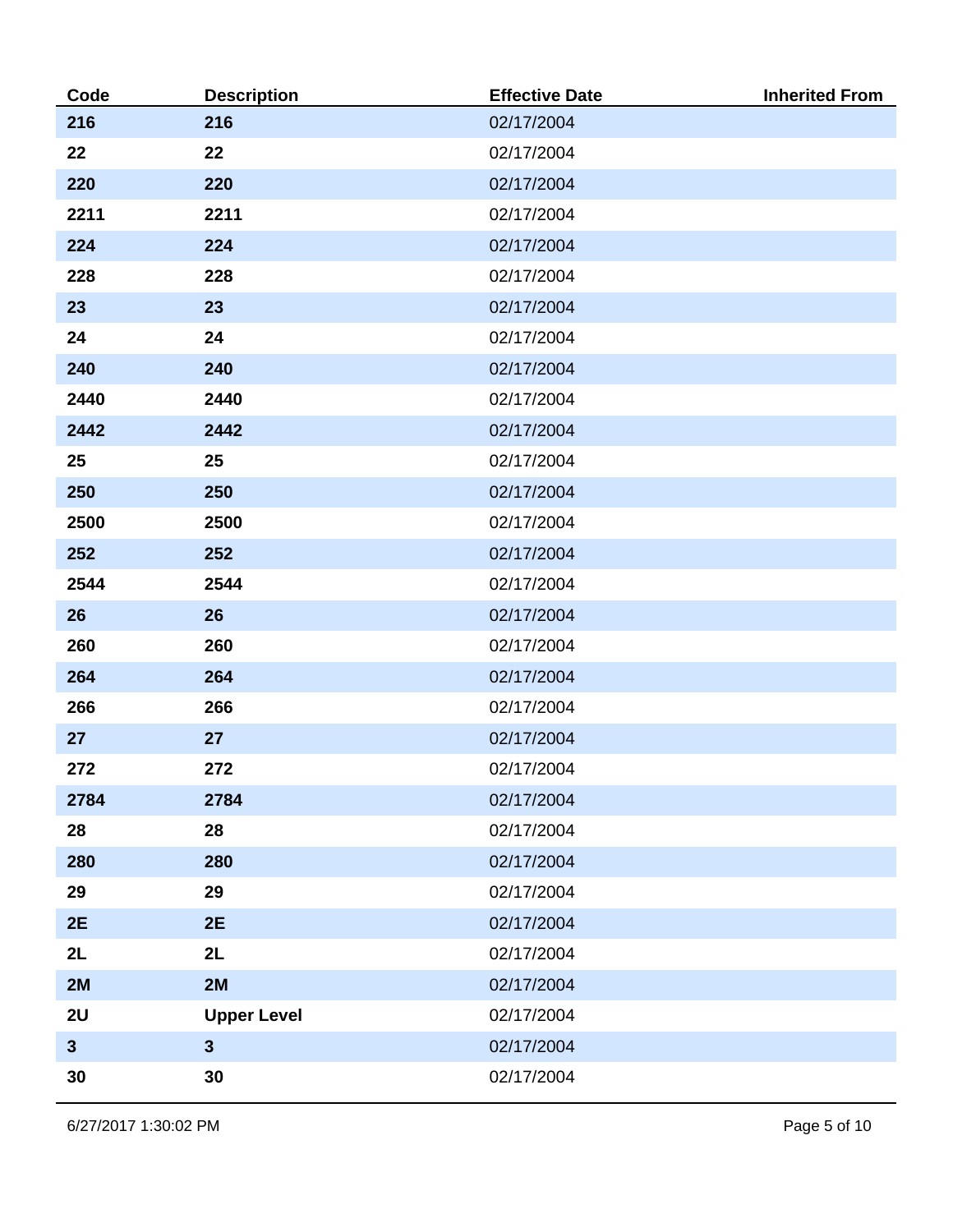| Code | <b>Description</b> | <b>Effective Date</b> | <b>Inherited From</b> |
|------|--------------------|-----------------------|-----------------------|
| 300  | 300                | 02/17/2004            |                       |
| 3000 | 3000               | 02/17/2004            |                       |
| 301  | 301                | 02/17/2004            |                       |
| 3056 | 3056               | 02/17/2004            |                       |
| 31   | 31                 | 02/17/2004            |                       |
| 32   | 32                 | 02/17/2004            |                       |
| 320  | 320                | 02/17/2004            |                       |
| 325  | 325                | 02/17/2004            |                       |
| 33   | 33                 | 02/17/2004            |                       |
| 332  | 332                | 02/17/2004            |                       |
| 336  | 336                | 02/17/2004            |                       |
| 34   | 34                 | 02/17/2004            |                       |
| 348  | 348                | 02/17/2004            |                       |
| 35   | 35                 | 02/17/2004            |                       |
| 350  | 350                | 02/17/2004            |                       |
| 3500 | 3500               | 02/17/2004            |                       |
| 36   | 36                 | 02/17/2004            |                       |
| 360  | 360                | 02/17/2004            |                       |
| 3600 | 3600               | 02/17/2004            |                       |
| 37   | 37                 | 02/17/2004            |                       |
| 372  | 372                | 02/17/2004            |                       |
| 38   | 38                 | 02/17/2004            |                       |
| 39   | 39                 | 02/17/2004            |                       |
| 3960 | 3960               | 02/17/2004            |                       |
| 3E   | 3E                 | 02/17/2004            |                       |
| 3L   | 3L                 | 02/17/2004            |                       |
| 3M   | 3M                 | 02/17/2004            |                       |
| 4    | 4                  | 02/17/2004            |                       |
| 40   | 40                 | 02/17/2004            |                       |
| 4000 | 4000               | 02/17/2004            |                       |
| 408  | 408                | 02/17/2004            |                       |
| 41   | 41                 | 02/17/2004            |                       |

6/27/2017 1:30:02 PM Page 6 of 10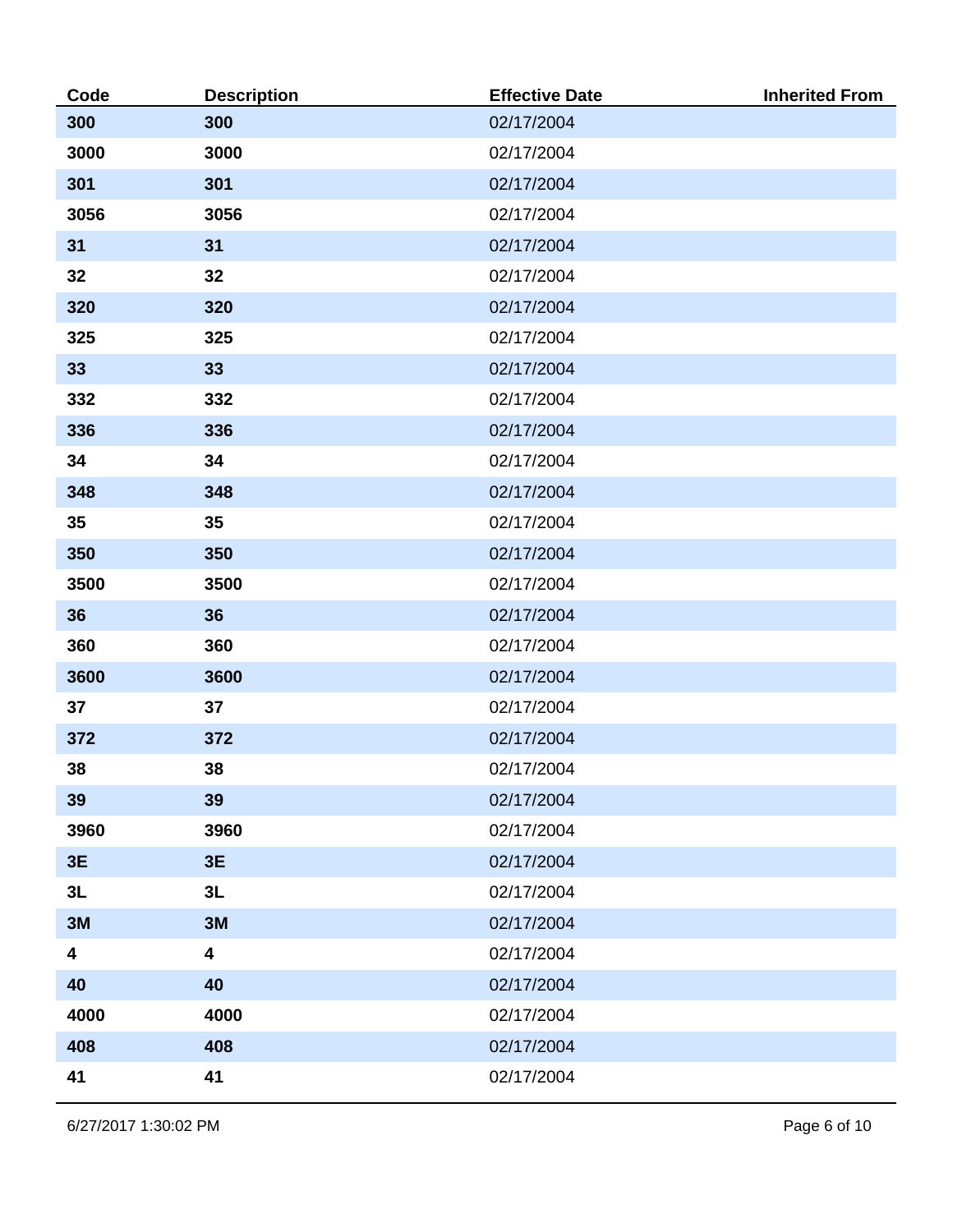| Code                    | <b>Description</b> | <b>Effective Date</b> | <b>Inherited From</b> |
|-------------------------|--------------------|-----------------------|-----------------------|
| 414                     | 414                | 02/17/2004            |                       |
| 42                      | 42                 | 02/17/2004            |                       |
| 428                     | 428                | 02/17/2004            |                       |
| 43                      | 43                 | 02/17/2004            |                       |
| 432                     | 432                | 02/17/2004            |                       |
| 44                      | 44                 | 02/17/2004            |                       |
| 444                     | 444                | 02/17/2004            |                       |
| 45                      | 45                 | 02/17/2004            |                       |
| 450                     | 450                | 02/17/2004            |                       |
| 452                     | 452                | 02/17/2004            |                       |
| 4575                    | 4575               | 02/17/2004            |                       |
| 46                      | 46                 | 02/17/2004            |                       |
| 464                     | 464                | 02/17/2004            |                       |
| 468                     | 468                | 02/17/2004            |                       |
| 47                      | 47                 | 02/17/2004            |                       |
| 48                      | 48                 | 02/17/2004            |                       |
| 4896                    | 4896               | 02/17/2004            |                       |
| 49                      | 49                 | 02/17/2004            |                       |
| 4E                      | 4E                 | 02/17/2004            |                       |
| 4L                      | 4L                 | 02/17/2004            |                       |
| 4M                      | 4M                 | 02/17/2004            |                       |
| 4U                      | 4U                 | 02/17/2004            |                       |
| $\overline{\mathbf{5}}$ | <b>Old Style</b>   | 02/17/2004            |                       |
| 50                      | 50                 | 02/17/2004            |                       |
| 500                     | 500                | 02/17/2004            |                       |
| 5000                    | 5000               | 02/17/2004            |                       |
| 504                     | 504                | 02/17/2004            |                       |
| 52                      | 52                 | 02/17/2004            |                       |
| 520                     | 520                | 02/17/2004            |                       |
| 522                     | 522                | 02/17/2004            |                       |
| 525                     | 525                | 02/17/2004            |                       |
| 528                     | 528                | 02/17/2004            |                       |

6/27/2017 1:30:02 PM Page 7 of 10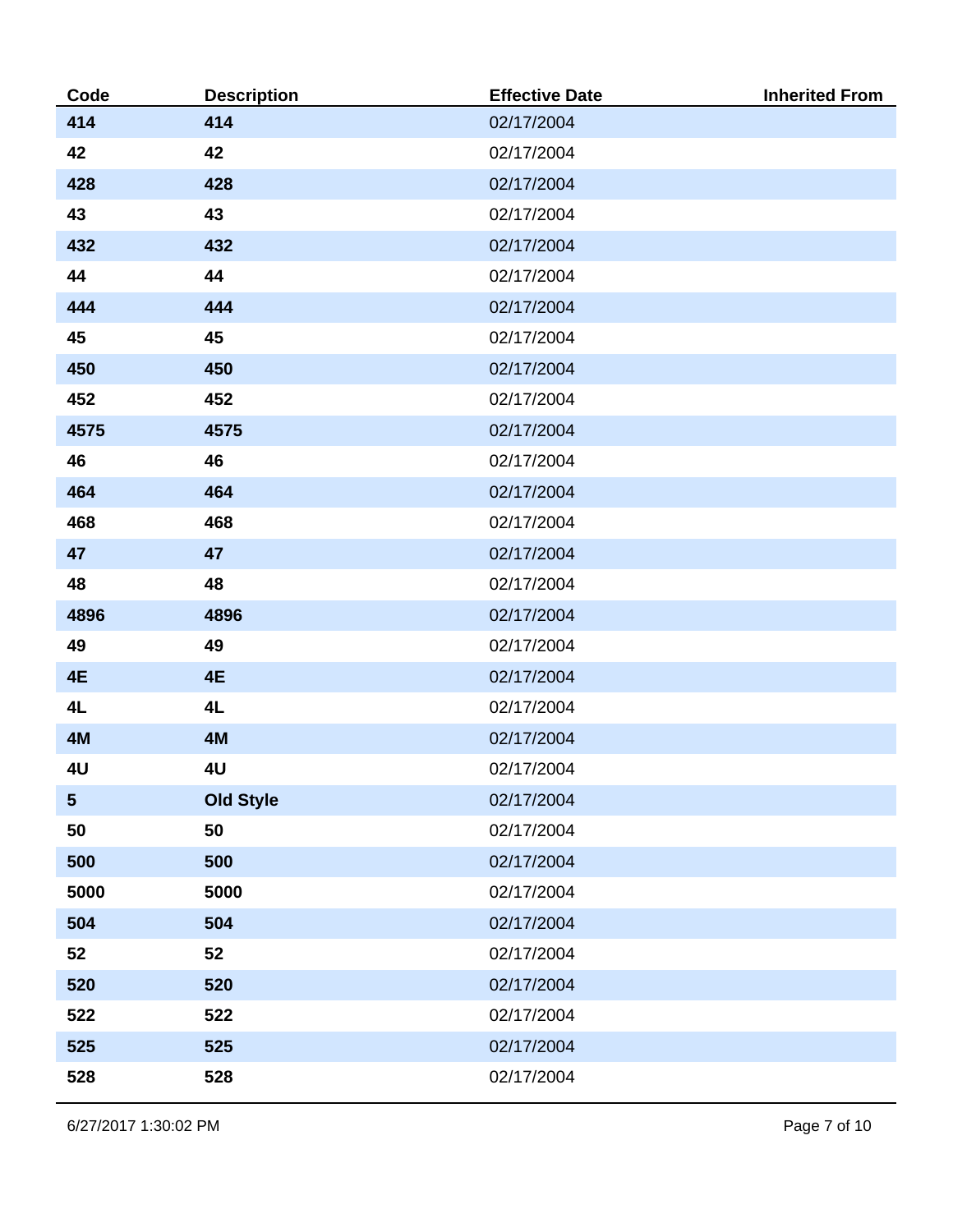| Code           | <b>Description</b> | <b>Effective Date</b> | <b>Inherited From</b> |
|----------------|--------------------|-----------------------|-----------------------|
| 53             | 53                 | 02/17/2004            |                       |
| 54             | 54                 | 02/17/2004            |                       |
| 55             | 55                 | 02/17/2004            |                       |
| 56             | 56                 | 02/17/2004            |                       |
| 560            | 560                | 02/17/2004            |                       |
| 57             | 57                 | 02/17/2004            |                       |
| 574            | 574                | 02/17/2004            |                       |
| 575            | 575                | 02/17/2004            |                       |
| 58             | 58                 | 02/17/2004            |                       |
| 5856           | 5856               | 02/17/2004            |                       |
| $6\phantom{1}$ | Ranch              | 02/17/2004            |                       |
| 60             | 60                 | 02/17/2004            |                       |
| 600            | 600                | 02/17/2004            |                       |
| 608            | 608                | 02/17/2004            |                       |
| 6093           | 6093               | 02/17/2004            |                       |
| 61             | 61                 | 02/17/2004            |                       |
| 62             | 62                 | 02/17/2004            |                       |
| 620            | 620                | 02/17/2004            |                       |
| 6260           | 6260               | 02/17/2004            |                       |
| 628            | 628                | 02/17/2004            |                       |
| 63             | 63                 | 02/17/2004            |                       |
| 630            | 630                | 02/17/2004            |                       |
| 64             | 64                 | 02/17/2004            |                       |
| 640            | 640                | 02/17/2004            |                       |
| 65             | 65                 | 02/17/2004            |                       |
| 655            | 655                | 02/17/2004            |                       |
| 656            | 656                | 02/17/2004            |                       |
| 66             | 66                 | 02/17/2004            |                       |
| 660            | 660                | 02/17/2004            |                       |
| 67             | 67                 | 02/17/2004            |                       |
| 672            | 672                | 02/17/2004            |                       |
| 68             | 68                 | 02/17/2004            |                       |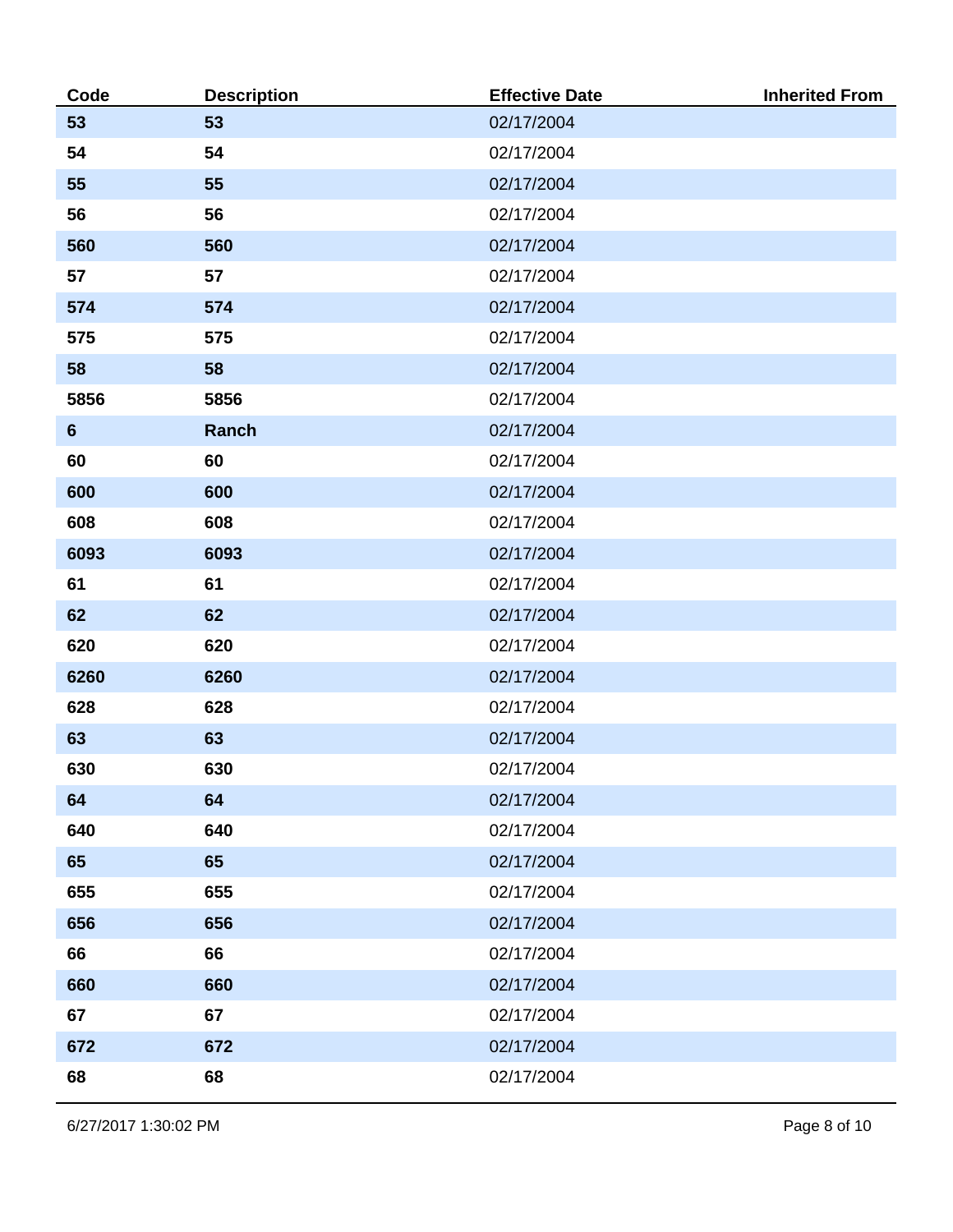| Code             | <b>Description</b> | <b>Effective Date</b> | <b>Inherited From</b> |
|------------------|--------------------|-----------------------|-----------------------|
| $\overline{7}$   | <b>Spanish</b>     | 02/17/2004            |                       |
| 70               | 70                 | 02/17/2004            |                       |
| 700              | 700                | 02/17/2004            |                       |
| 71               | 71                 | 02/17/2004            |                       |
| 72               | 72                 | 02/17/2004            |                       |
| 720              | 720                | 02/17/2004            |                       |
| 726              | 726                | 02/17/2004            |                       |
| 729              | 729                | 02/17/2004            |                       |
| 73               | 73                 | 02/17/2004            |                       |
| 74               | 74                 | 02/17/2004            |                       |
| 75               | 75                 | 02/17/2004            |                       |
| 750              | 750                | 02/17/2004            |                       |
| 752              | 752                | 02/17/2004            |                       |
| 76               | 76                 | 02/17/2004            |                       |
| 77               | 77                 | 02/17/2004            |                       |
| 78               | 78                 | 02/17/2004            |                       |
| $\boldsymbol{8}$ | Contemporary       | 02/17/2004            |                       |
| 80               | 80                 | 02/17/2004            |                       |
| 800              | 800                | 02/17/2004            |                       |
| 82               | 82                 | 02/17/2004            |                       |
| 83               | 83                 | 02/17/2004            |                       |
| 84               | 84                 | 02/17/2004            |                       |
| 840              | 840                | 02/17/2004            |                       |
| 85               | 85                 | 02/17/2004            |                       |
| 864              | 864                | 02/17/2004            |                       |
| 88               | 88                 | 02/17/2004            |                       |
| 888              | 888                | 02/17/2004            |                       |
| 890              | 890                | 02/17/2004            |                       |
| 9                | Condominum         | 02/17/2004            |                       |
| 90               | 90                 | 02/17/2004            |                       |
| 912              | 912                | 02/17/2004            |                       |
| 930              | 930                | 02/17/2004            |                       |